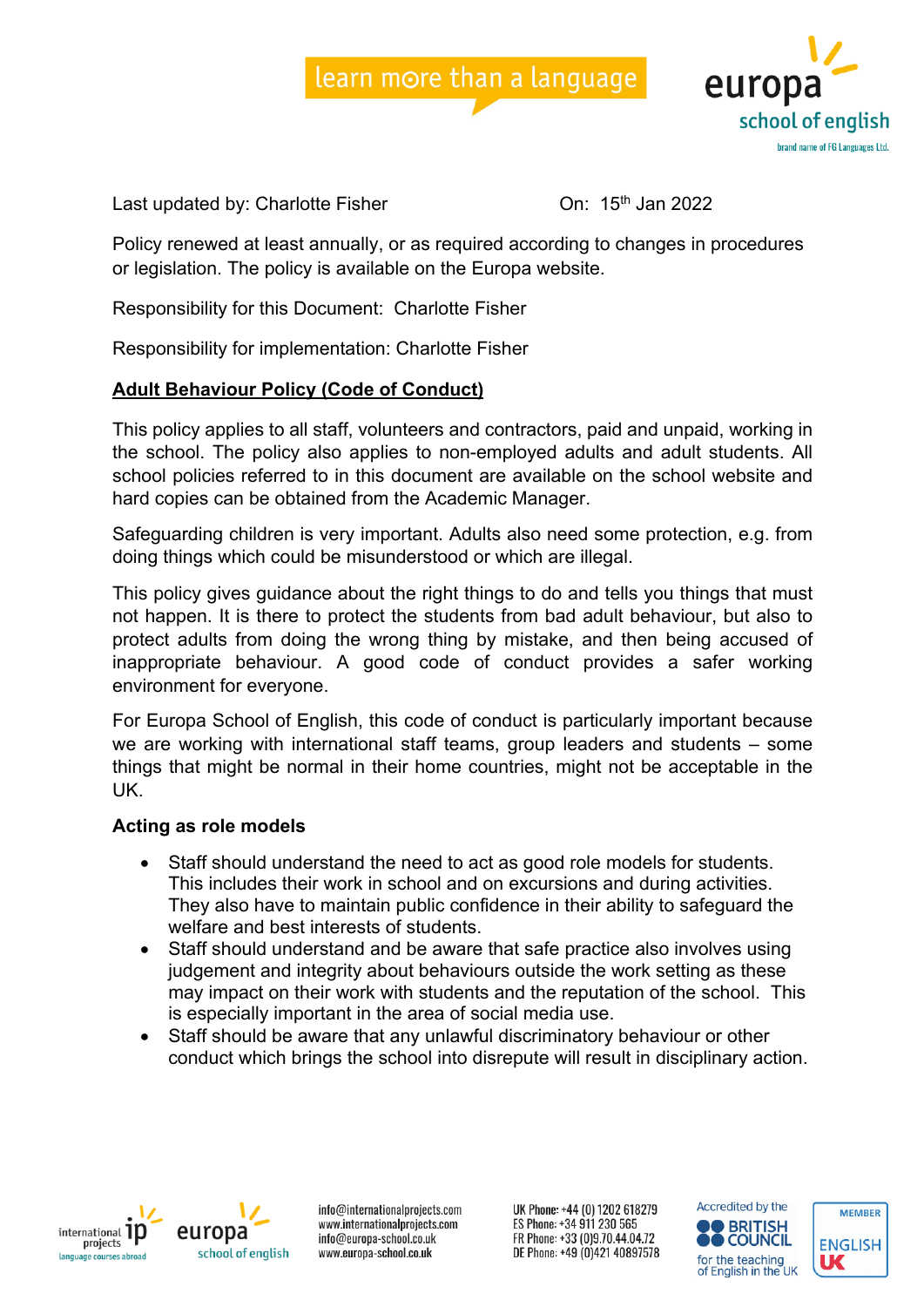# learn more than a language



# **Alcohol and drugs**

- Staff conduct and performance must not be adversely impacted by alcohol or drugs when undertaking their duties (including teaching, activities, excursions). Illegal drugs are prohibited.
- The consumption of alcohol is not permitted on site.
- Alcohol consumption is strictly forbidden in the presence of any students

# **Smoking**

- Smoking is not permitted in the building.
- Outside the building smoking is only permitted in the designated smoking areas
- Smoking is prohibited in sight of students

# **Attendance and punctuality**

- Staff should make every effort to attend when required to do so. If a member of staff is going to be delayed or is ill, they must report the absence as soon as possible to their line manager.
- In the case of planned absence, authorisation must be sought from the Academic Manager (or line manager).

## **Dress and Appearance**

- Dress should be smart casual, appropriate to the role and not likely to be viewed as offensive. It should not distract, cause embarrassment or give rise to misunderstanding.
- Staff should wear clothes appropriate to the activities (e.g. no flip-flops on excursions, sports clothes for sports activities, etc.).

## **Health and Safety and First Aid**

- All staff have a duty to ensure that a safe working environment exists.
- Fire and evacuation procedures must be adhered to and staff are required to familiarise themselves with the procedures and their responsibilities.
- All staff need to familiarize themselves with first aid procedures and need to know the designated first aiders.

## **Transporting students**

• Staff should not transport students in their own vehicle unless there is an emergency and it is approved by the Operations Manager.



europa school of english

info@internationalprojects.com www.internationalprojects.com info@europa-school.co.uk www.europa-school.co.uk

UK Phone: +44 (0) 1202 618279 ES Phone: +34 911 230 565 FR Phone: +33 (0)9.70.44.04.72 DE Phone: +49 (0)421 40897578



**MEMBER** 

**ENGLISH** 

UC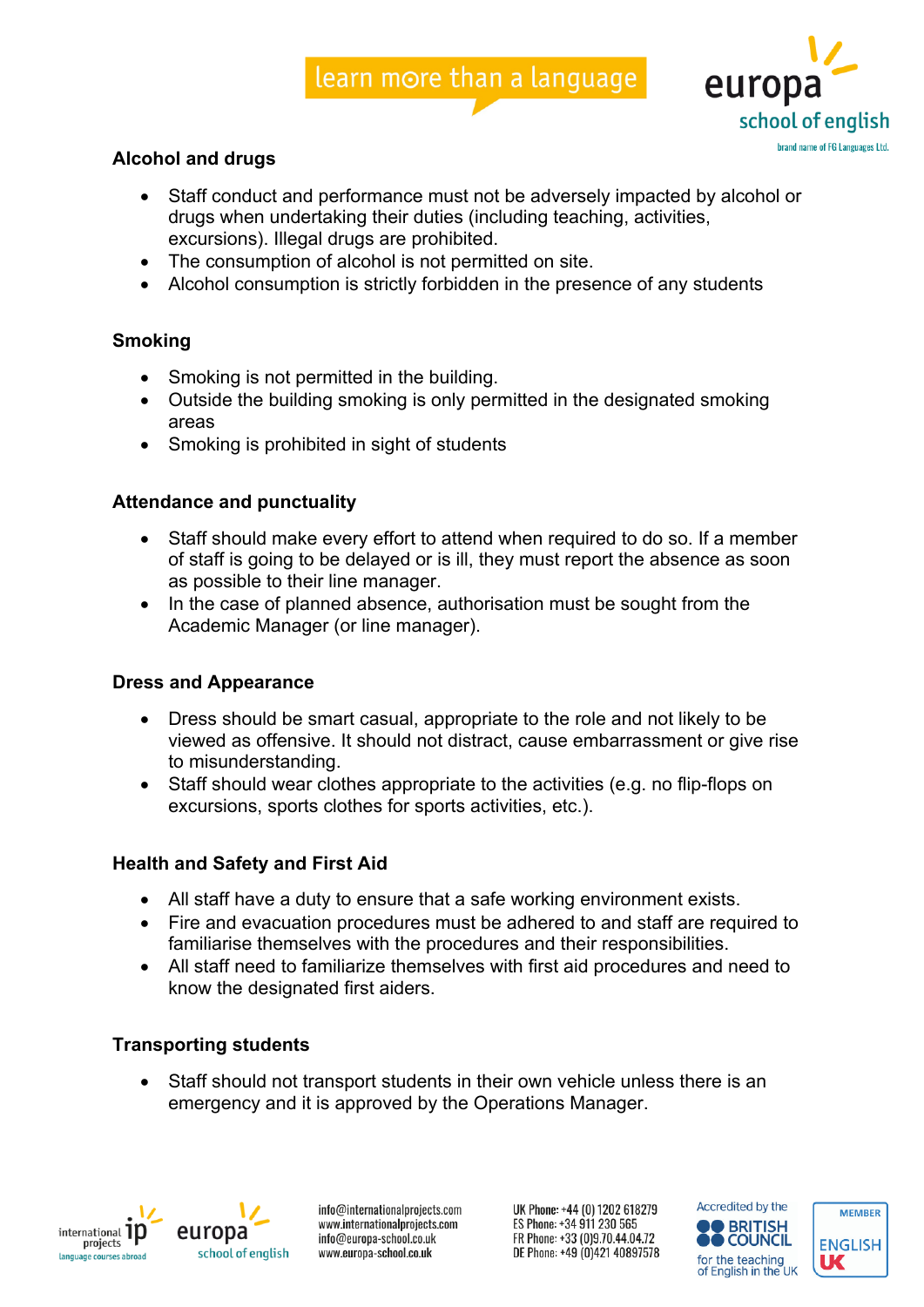



- A member of staff should never be alone in a vehicle with a student.
- Wherever possible and practicable, transport should be in a vehicle other than a private vehicle, with at least one adult additional to the driver acting as an escort.

## **Accident and Incident reporting**

- An accident report form should be completed for all accidents on site or during programmed activities.
- In the case of a serious accident or incident, all staff members must be aware of the emergency procedures.

#### **Use of personal mobile phones or similar portable electronic devices**

- Staff must ensure that they establish safe and responsible behaviours in their use of electronic communications and when online.
- Staff are expected to use information technology in the course of any lesson or activity only as an aid to teaching.
- Staff should be aware of the School's Anti-bullying policy.
- Staff should keep social networking profiles private and refrain from joining any groups with students or from passing on their personal details to students.
- Students and former students under the age of 18 cannot be "friends", "followers" or "contacts". Staff should have no online contact with students or former students under the age of 18.
- No photos taken from students can be uploaded on any private accounts or platforms, but can only be used via the school with the appropriate permissions.

#### **Whistleblowing**

- Where a member of staff has good reason for concern regarding the conduct or competence of a colleague, they should follow the procedures and report the concern to the safeguarding team. This is particularly important when the welfare of a minor student may be at risk.
- All staff have a duty to report themselves if there is any reason why they may not be able to carry out their duties effectively or if there is anything that may affect their ability to work safely with children.
- All staff need to be aware of their responsibilities under "Prevent". Any concerns or worries about students should be treated as safeguarding issues and reported to the safeguarding team. And concerns about colleagues should be reported to the safeguarding team as well in the context of whistleblowing.



europa school of english

info@internationalprojects.com www.internationalprojects.com info@europa-school.co.uk www.europa-school.co.uk

UK Phone: +44 (0) 1202 618279 ES Phone: +34 911 230 565 FR Phone: +33 (0)9.70.44.04.72 DE Phone: +49 (0)421 40897578



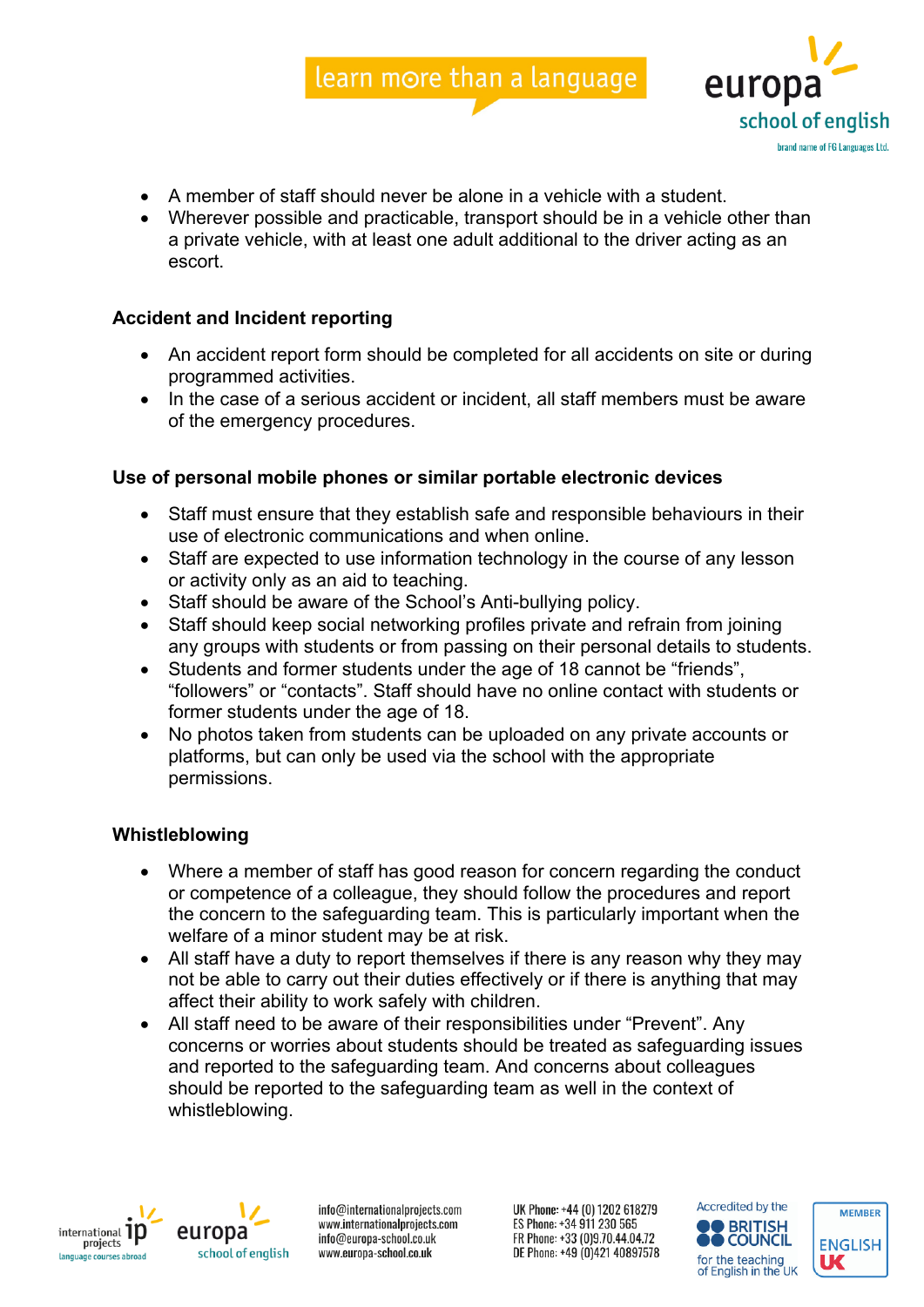



#### **Professional Judgement**

• On very rare occasions, there may be a situation when staff must make a judgement in the best interests of the students they are in charge of which contravenes to the guidance or for which no guidance exists. Such judgements should always be recorded and shared with the line manager immediately. The parent or carer must also be informed where necessary. In doing so, individuals will be seen to be acting reasonably. Staff should always consider whether there actions are acceptable, proportionate and safe, and applied equitably.

#### **Confidentiality**

• Staff may have access to confidential or personal information about pupils or colleagues in the process of undertaking their duties. They should never use this information for their own or others' advantage.

#### **Communication and contact with students**

- Staff should never accept 'friend or follower requests' or other links from students on social media accounts
- Staff should never send 'friend or follower requests' or links to students on social media accounts
- Staff should never take photos of students and upload them on social media either tagged or untagged
- All communication and contact between students and adults should take place within clear and explicit professional boundaries.
- Staff should also be circumspect in their communications and contact with pupils so as to avoid any possible misinterpretation of their motives or any behaviour which could be construed as grooming.

#### **Language**

- Staff should not swear, blaspheme or use offensive language in front of students.
- Staff should not use discriminatory language.

#### **One-to-one situations**

- One-to-one situations have the potential to make students more vulnerable to harm by those who see to exploit their position of trust.
- Staff may also be more vulnerable to unjust or unfounded allegations being made against them.



europa school of english

info@internationalprojects.com www.internationalprojects.com info@europa-school.co.uk www.europa-school.co.uk

UK Phone: +44 (0) 1202 618279 ES Phone: +34 911 230 565 FR Phone: +33 (0)9.70.44.04.72 DE Phone: +49 (0)421 40897578



**MEMBER** 

**ENGLISH** 

UC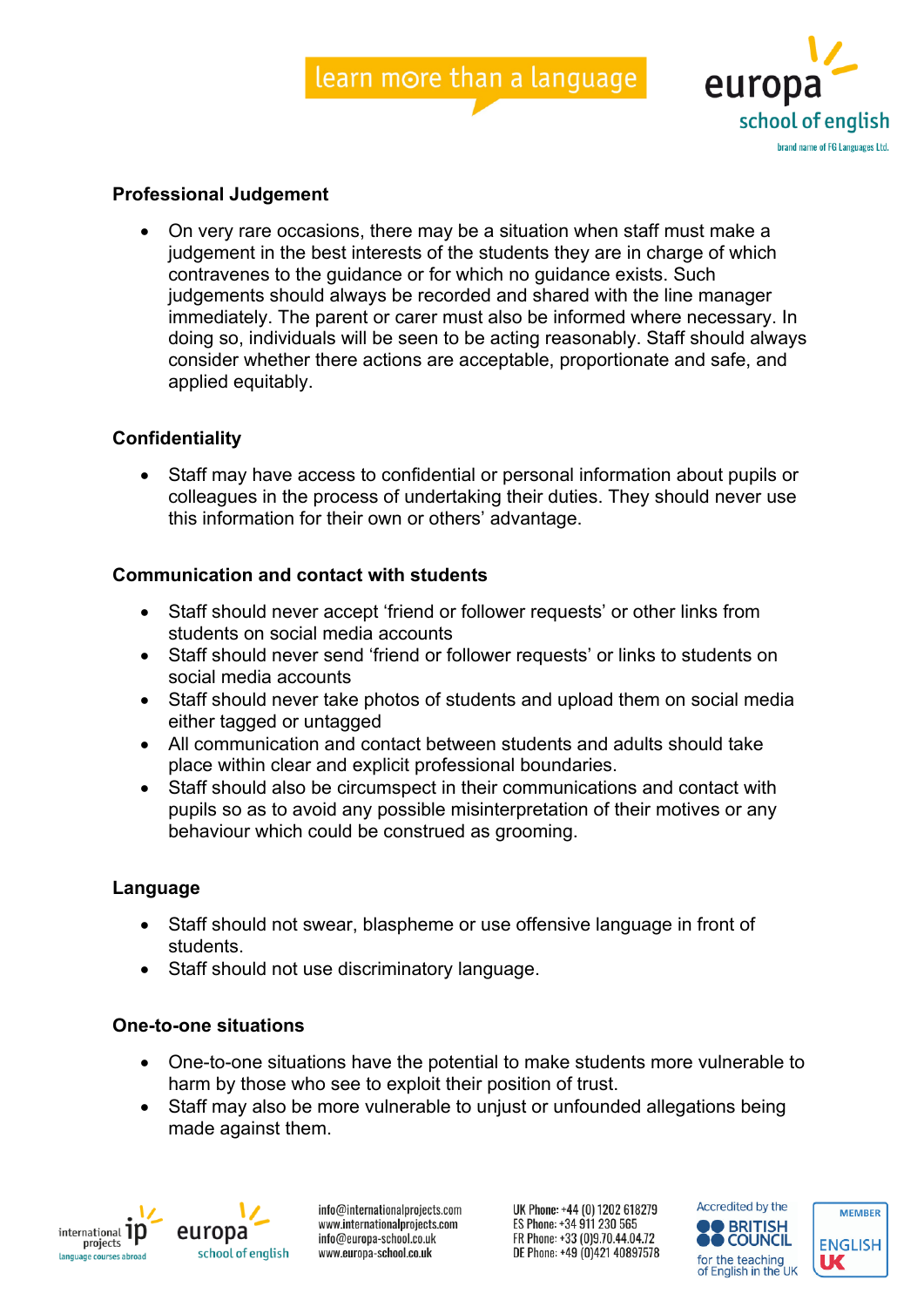learn more than a language

- europ school of english brand name of FG Languages Ltd.
- When one-to-one situations occur, reasonable and sensible precautions must be taken to ensure the safety and security of students and staff alike (e.g. leaving doors open, trying to maintain visual contact with others, etc.).
- Staff should never invite a child into closed private areas.
- Staff should never arrange meetings with individual students off the school premises.

# **Contact with students out of school**

- Staff should not give students their home address, home telephone number, mobile phone number or any other personal data.
- Staff should not make arrangements to meet students, individually or in groups, outside school other than programme activities organized by the school.
- Staff are advised not to attend private student parties and should be aware of their professional standing and responsibilities.

# **Physical contact with students**

- Staff must exercise common sense when with minors in their care and should make sure any physical contact is appropriate to the situation.
- Staff should never have any physical contact with a minor which could be misinterpreted.
- There are incidences where physical contact may be unavoidable (e.g. physical contact during sports or drama sessions; First Aid situations; comforting a minor student who is upset or unwell, etc.)

## **Gifts and favours**

- Staff should be aware that consistently conferring special attention and favour upon a certain student might be construed as being part of a 'grooming' process.
- Staff should not give presents to individual students outside of the normal school procedures.
- Staff should take care to ensure they do not accept any gift that might be construed as a bribe or lead the giver to preferential treatment.

# **Relationships**

- Staff should understand that they are in a position of trust in relation to students.
- Staff should ensure that their relationships with students clearly take place within the boundaries of a respectful professional relationship and avoid behaviour which might be misinterpreted by others.



europa school of english

info@internationalprojects.com www.internationalprojects.com info@europa-school.co.uk www.europa-school.co.uk

UK Phone: +44 (0) 1202 618279 ES Phone: +34 911 230 565 FR Phone: +33 (0)9.70.44.04.72 DE Phone: +49 (0)421 40897578



**MEMBER** 

**ENGLISH** 

UC